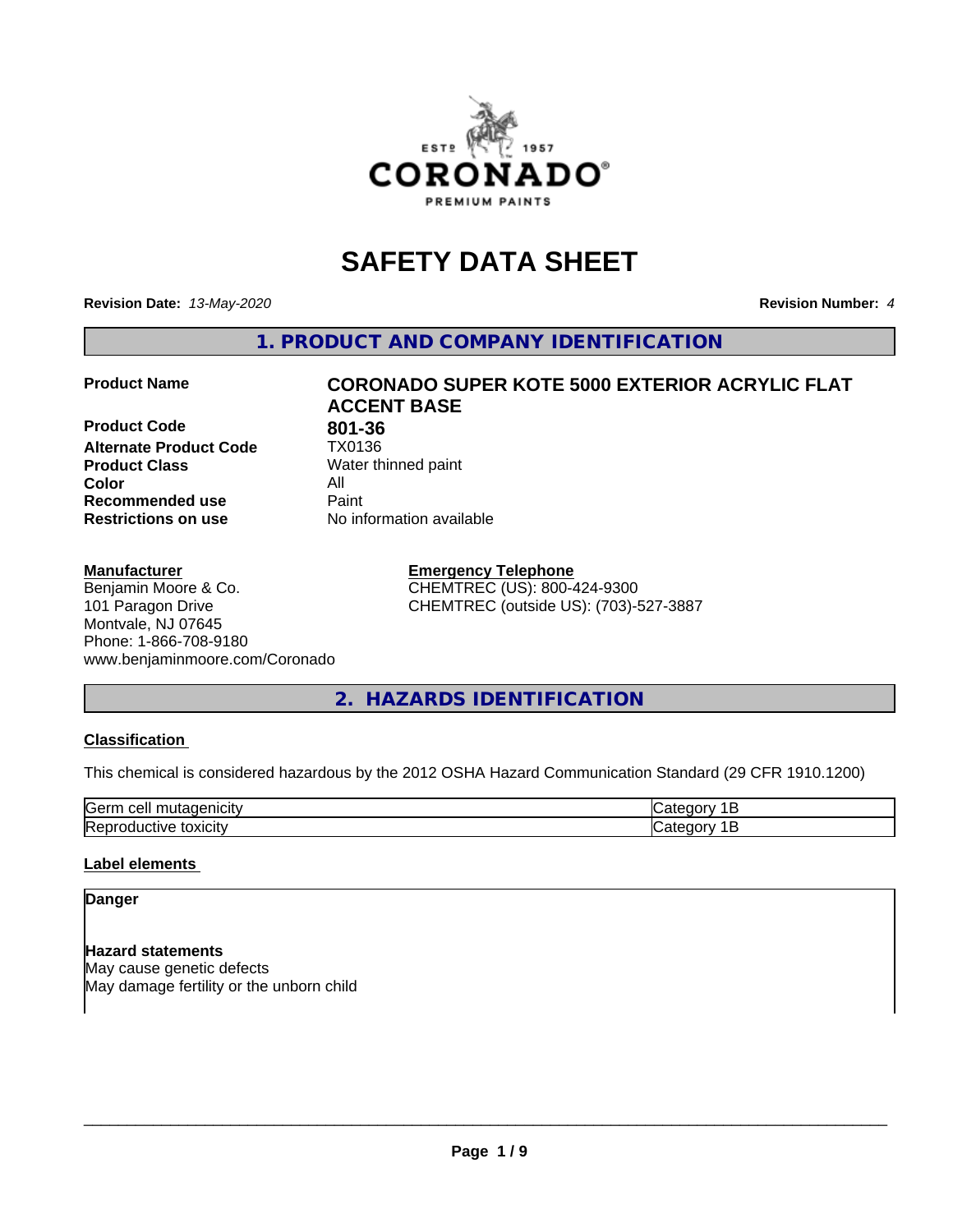

**Appearance** liquid **Odor in the original of the original of the original of the original of the original of the original of the original of the original of the original of the original of the original of the original of t** 

# **Precautionary Statements - Prevention**

Obtain special instructions before use Do not handle until all safety precautions have been read and understood Use personal protective equipment as required

### **Precautionary Statements - Response**

IF exposed or concerned: Get medical advice/attention

# **Precautionary Statements - Storage**

Store locked up

# **Precautionary Statements - Disposal**

Dispose of contents/container to an approved waste disposal plant

### **Hazards not otherwise classified (HNOC)**

Not applicable

#### **Other information**

No information available

# **3. COMPOSITION INFORMATION ON COMPONENTS**

\_\_\_\_\_\_\_\_\_\_\_\_\_\_\_\_\_\_\_\_\_\_\_\_\_\_\_\_\_\_\_\_\_\_\_\_\_\_\_\_\_\_\_\_\_\_\_\_\_\_\_\_\_\_\_\_\_\_\_\_\_\_\_\_\_\_\_\_\_\_\_\_\_\_\_\_\_\_\_\_\_\_\_\_\_\_\_\_\_\_\_\_\_

| Chemical name                                | CAS No.       | Weight-%    |
|----------------------------------------------|---------------|-------------|
| Nepheline syenite                            | 37244-96-5    | $25 - 30$   |
| Propylene glycol                             | $57 - 55 - 6$ | - 5         |
| Sodium C14-C16 olefin sulfonate              | 68439-57-6    | $0.1 - 0.5$ |
| Carbamic acid, 1H-benzimidazol-2-yl-, methyl | 10605-21-7    | $0.1 - 0.5$ |
| ester                                        |               |             |

# **4. FIRST AID MEASURES**

| <b>General Advice</b> | If symptoms persist, call a physician. Show this safety data sheet to the doctor in<br>attendance.       |
|-----------------------|----------------------------------------------------------------------------------------------------------|
| <b>Eye Contact</b>    | Rinse thoroughly with plenty of water for at least 15 minutes and consult a<br>physician.                |
| <b>Skin Contact</b>   | Wash off immediately with soap and plenty of water while removing all<br>contaminated clothes and shoes. |
| <b>Inhalation</b>     | Move to fresh air. If symptoms persist, call a physician.                                                |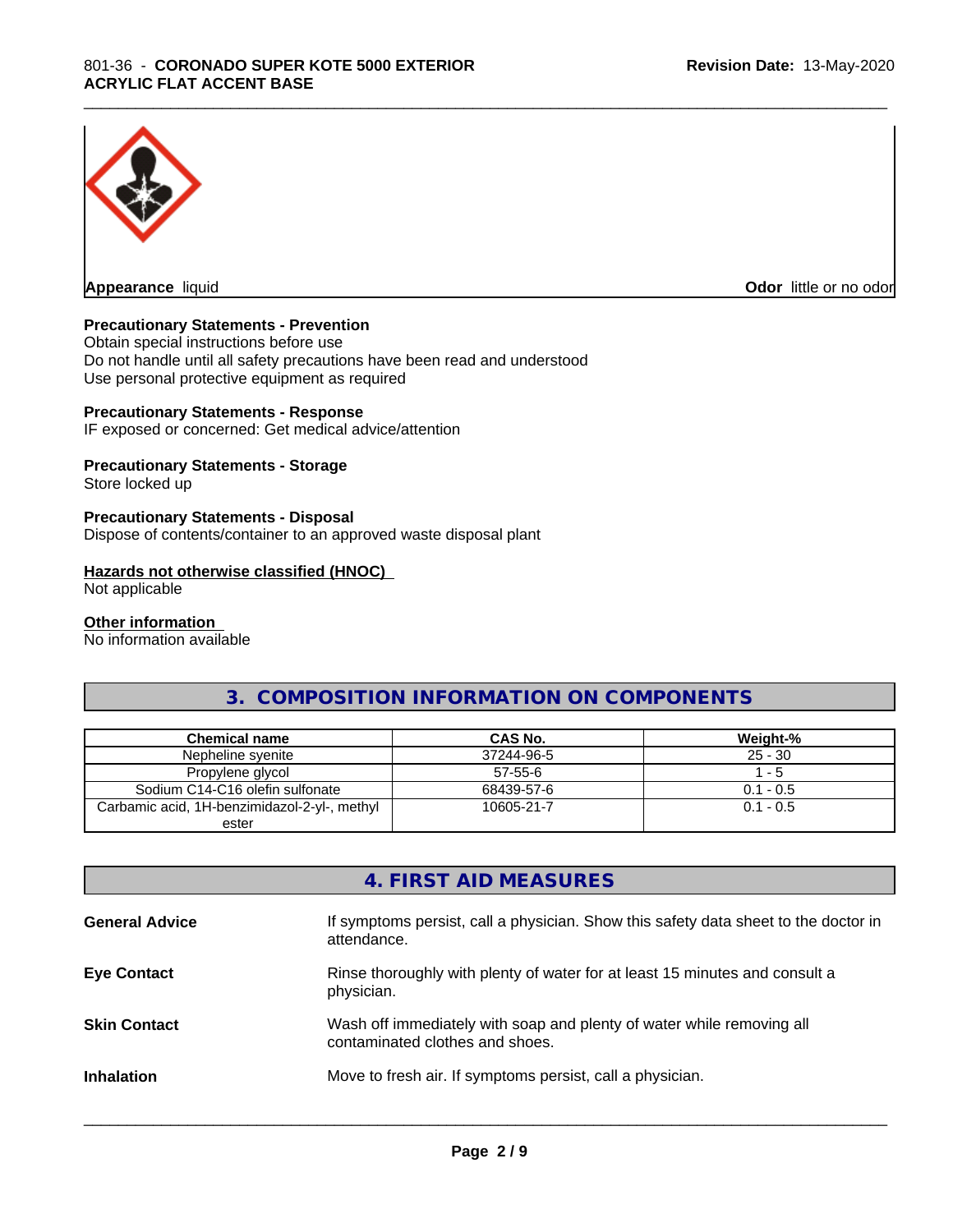| Ingestion                                                                        |  | Clean mouth with water and afterwards drink plenty of water. Consult a physician<br>if necessary. |                                                                                                                                              |  |                                |  |
|----------------------------------------------------------------------------------|--|---------------------------------------------------------------------------------------------------|----------------------------------------------------------------------------------------------------------------------------------------------|--|--------------------------------|--|
| <b>Most Important</b><br><b>Symptoms/Effects</b>                                 |  | None known.                                                                                       |                                                                                                                                              |  |                                |  |
| <b>Notes To Physician</b>                                                        |  | Treat symptomatically.                                                                            |                                                                                                                                              |  |                                |  |
|                                                                                  |  |                                                                                                   | 5. FIRE-FIGHTING MEASURES                                                                                                                    |  |                                |  |
| <b>Suitable Extinguishing Media</b>                                              |  |                                                                                                   | Use extinguishing measures that are appropriate to local<br>circumstances and the surrounding environment.                                   |  |                                |  |
|                                                                                  |  | Protective equipment and precautions for firefighters                                             | As in any fire, wear self-contained breathing apparatus<br>pressure-demand, MSHA/NIOSH (approved or equivalent)<br>and full protective gear. |  |                                |  |
| <b>Specific Hazards Arising From The Chemical</b>                                |  | Closed containers may rupture if exposed to fire or<br>extreme heat.                              |                                                                                                                                              |  |                                |  |
| <b>Sensitivity to mechanical impact</b>                                          |  |                                                                                                   | No                                                                                                                                           |  |                                |  |
| Sensitivity to static discharge                                                  |  |                                                                                                   | No                                                                                                                                           |  |                                |  |
| <b>Flash Point Data</b><br>Flash point (°F)<br>Flash Point (°C)<br><b>Method</b> |  |                                                                                                   | Not applicable<br>Not applicable<br>Not applicable                                                                                           |  |                                |  |
| <b>Flammability Limits In Air</b>                                                |  |                                                                                                   |                                                                                                                                              |  |                                |  |
| Lower flammability limit:<br><b>Upper flammability limit:</b>                    |  |                                                                                                   | Not applicable<br>Not applicable                                                                                                             |  |                                |  |
| <b>NFPA</b><br>Health: 2                                                         |  | Flammability: 0                                                                                   | Instability: 0                                                                                                                               |  | <b>Special: Not Applicable</b> |  |
| <b>NFPA Legend</b>                                                               |  |                                                                                                   |                                                                                                                                              |  |                                |  |

# 0 - Not Hazardous

- 
- 1 Slightly
- 2 Moderate
- 3 High
- 4 Severe

*The ratings assigned are only suggested ratings, the contractor/employer has ultimate responsibilities for NFPA ratings where this system is used.*

*Additional information regarding the NFPA rating system is available from the National Fire Protection Agency (NFPA) at www.nfpa.org.*

# **6. ACCIDENTAL RELEASE MEASURES Personal Precautions** Avoid contact with skin, eyes and clothing. Ensure adequate ventilation. **Other Information** Prevent further leakage or spillage if safe to do so.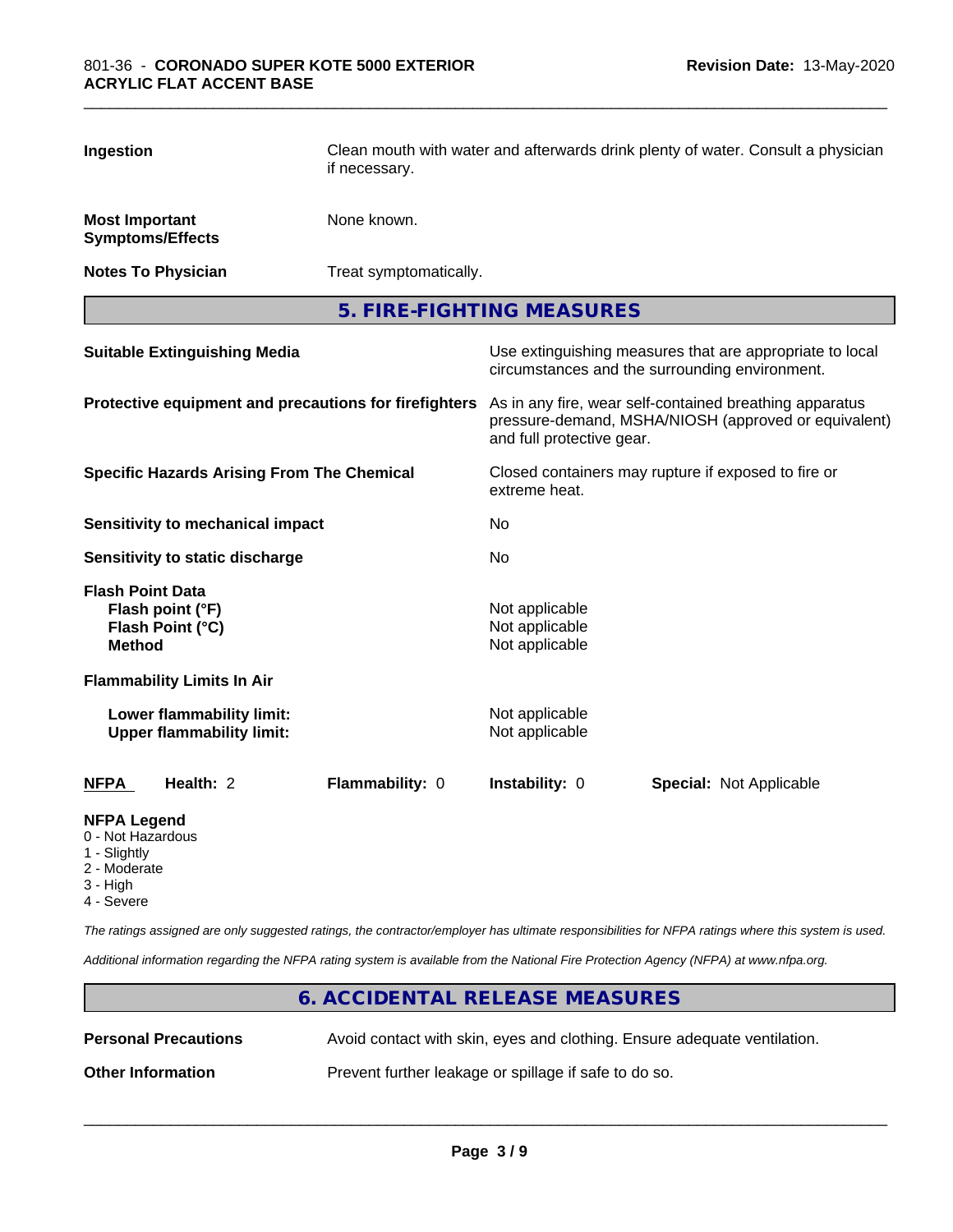| <b>Environmental precautions</b>                                                                                                       | See Section 12 for additional Ecological Information.                                                                                                                            |  |
|----------------------------------------------------------------------------------------------------------------------------------------|----------------------------------------------------------------------------------------------------------------------------------------------------------------------------------|--|
| Soak up with inert absorbent material. Sweep up and shovel into suitable<br><b>Methods for Cleaning Up</b><br>containers for disposal. |                                                                                                                                                                                  |  |
|                                                                                                                                        | 7. HANDLING AND STORAGE                                                                                                                                                          |  |
| <b>Handling</b>                                                                                                                        | Avoid contact with skin, eyes and clothing. Avoid breathing vapors, spray mists or<br>sanding dust. In case of insufficient ventilation, wear suitable respiratory<br>equipment. |  |
| <b>Storage</b>                                                                                                                         | Keep container tightly closed. Keep out of the reach of children.                                                                                                                |  |
| <b>Incompatible Materials</b>                                                                                                          | No information available                                                                                                                                                         |  |
|                                                                                                                                        | 8. EXPOSURE CONTROLS/PERSONAL PROTECTION                                                                                                                                         |  |

# **Exposure Limits**

*No exposure limits have been established for this product.*

# **Legend**

| <b>Engineering Measures</b>                                                                                                   | Ensure adequate ventilation, especially in confined areas.                                                                                                                                                                                                                                                                                                                                                                                             |
|-------------------------------------------------------------------------------------------------------------------------------|--------------------------------------------------------------------------------------------------------------------------------------------------------------------------------------------------------------------------------------------------------------------------------------------------------------------------------------------------------------------------------------------------------------------------------------------------------|
| <b>Personal Protective Equipment</b><br><b>Eye/Face Protection</b><br><b>Skin Protection</b><br><b>Respiratory Protection</b> | Safety glasses with side-shields.<br>Protective gloves and impervious clothing.<br>Use only with adequate ventilation. In operations where exposure limits are<br>exceeded, use a NIOSH approved respirator that has been selected by a<br>technically qualified person for the specific work conditions. When spraying the<br>product or applying in confined areas, wear a NIOSH approved respirator<br>specified for paint spray or organic vapors. |
| <b>Hygiene Measures</b>                                                                                                       | Avoid contact with skin, eyes and clothing. Remove and wash contaminated<br>clothing before re-use. Wash thoroughly after handling.                                                                                                                                                                                                                                                                                                                    |

# **9. PHYSICAL AND CHEMICAL PROPERTIES**

**Appearance** liquid **and a set of the contract of the contract of the contract of the contract of the contract of the contract of the contract of the contract of the contract of the contract of the contract of the contract Odor Odor** little or no odor<br> **Odor Threshold CODOR CODOR CODOR CODOR CODOR CODOR CODOR CODOR CODOR CODOR CODOR CODOR CODOR CODOR CODOR CODOR CODOR CODOR CODOR CODOR CODOR COD Density (Ibs/gal)** 10.25 - 10.35<br> **Specific Gravity** 1.23 - 1.25 **Specific Gravity**<br>pH

No information available<br>10.25 - 10.35 **No information available Viscosity (cps)** No information available **Solubility(ies)**<br> **Solubility**<br> **Water solubility**<br> **Water solubility**<br> **Water solubility**<br> **Water Solubility No information available Evaporation Rate No information available No information available**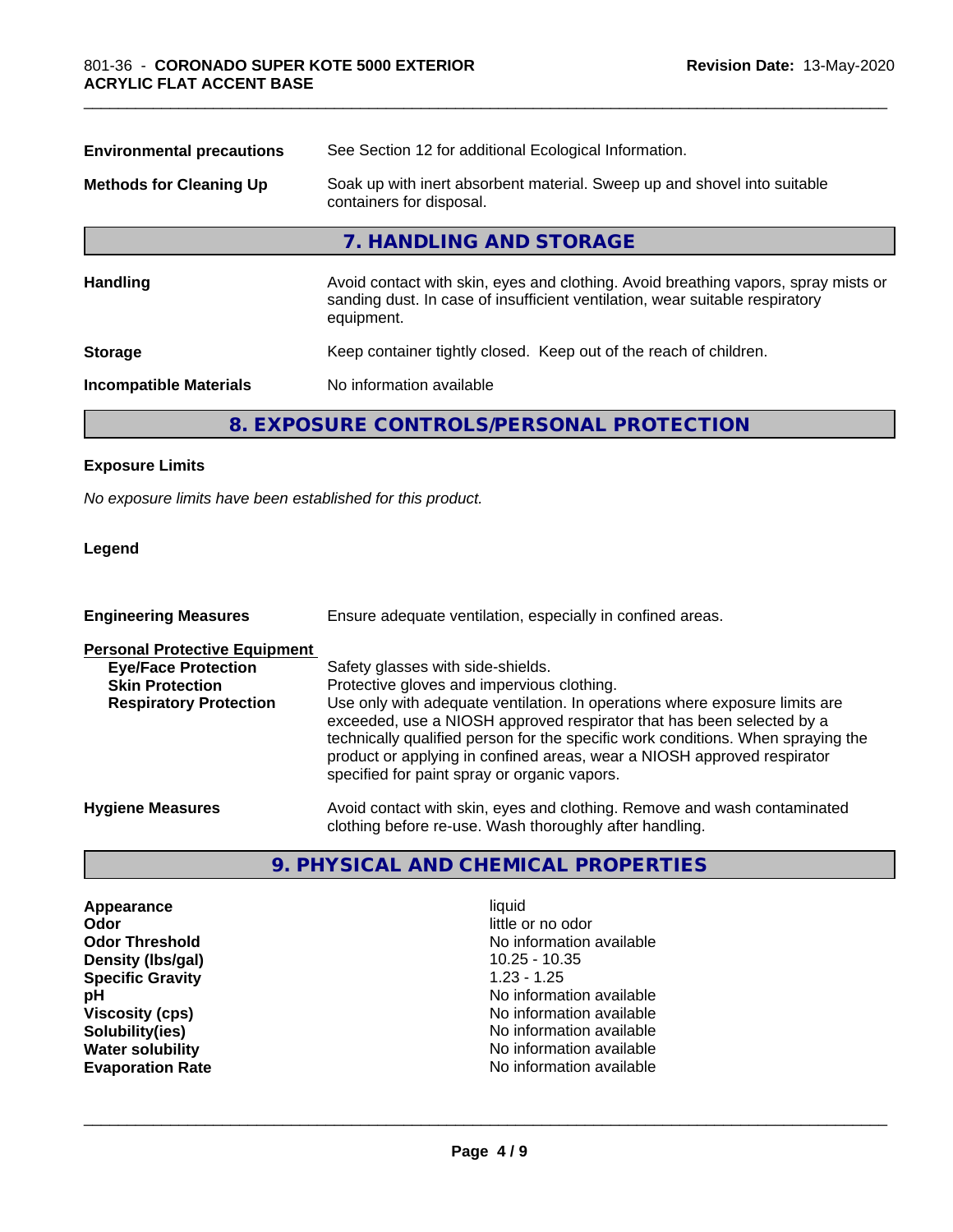**Vapor pressure** No information available<br> **Vapor density**<br> **Vapor density Wt. % Solids** 45 - 55 **Vol. % Solids Wt. % Volatiles** 45 - 55 **Vol. % Volatiles** 55 - 65 **VOC Regulatory Limit (g/L)** < 50 **Boiling Point (°F)** 212 **Boiling Point (°C)** 100 **Freezing point (°F)** 32 **Freezing Point (°C)** 0 **Flash point (°F)** Not applicable **Flash Point (°C)**<br> **Method** Not applicable<br>
Not applicable<br>
Not applicable **Flammability** (solid, gas) **Upper flammability limit:**<br> **Lower flammability limit:** Not applicable Not applicable **Lower flammability limit:**<br> **Autoignition Temperature (°F)** Not applicable havailable **Autoignition Temperature (°F) Autoignition Temperature (°C)**<br> **Decomposition Temperature (°F)** No information available **Decomposition Temperature (°F) Decomposition Temperature (°C)** No information available **Partition coefficient Contract Contract Contract Contract Contract Contract Contract Contract Contract Contract Contract Contract Contract Contract Contract Contract Contract Contract Contract Contract Contract Contract** 

**No information available**<br>45 - 55 **Not applicable**<br>Not applicable

\_\_\_\_\_\_\_\_\_\_\_\_\_\_\_\_\_\_\_\_\_\_\_\_\_\_\_\_\_\_\_\_\_\_\_\_\_\_\_\_\_\_\_\_\_\_\_\_\_\_\_\_\_\_\_\_\_\_\_\_\_\_\_\_\_\_\_\_\_\_\_\_\_\_\_\_\_\_\_\_\_\_\_\_\_\_\_\_\_\_\_\_\_

# **10. STABILITY AND REACTIVITY**

| <b>Reactivity</b>                         | Not Applicable                           |
|-------------------------------------------|------------------------------------------|
| <b>Chemical Stability</b>                 | Stable under normal conditions.          |
| <b>Conditions to avoid</b>                | Prevent from freezing.                   |
| <b>Incompatible Materials</b>             | No materials to be especially mentioned. |
| <b>Hazardous Decomposition Products</b>   | None under normal use.                   |
| <b>Possibility of hazardous reactions</b> | None under normal conditions of use.     |

# **11. TOXICOLOGICAL INFORMATION**

**Product Information**

**Information on likely routes of exposure**

**Principal Routes of Exposure** Eye contact, skin contact and inhalation.

**Acute Toxicity** 

**Product Information** No information available

# **Symptoms related to the physical,chemical and toxicological characteristics**

**Symptoms** No information available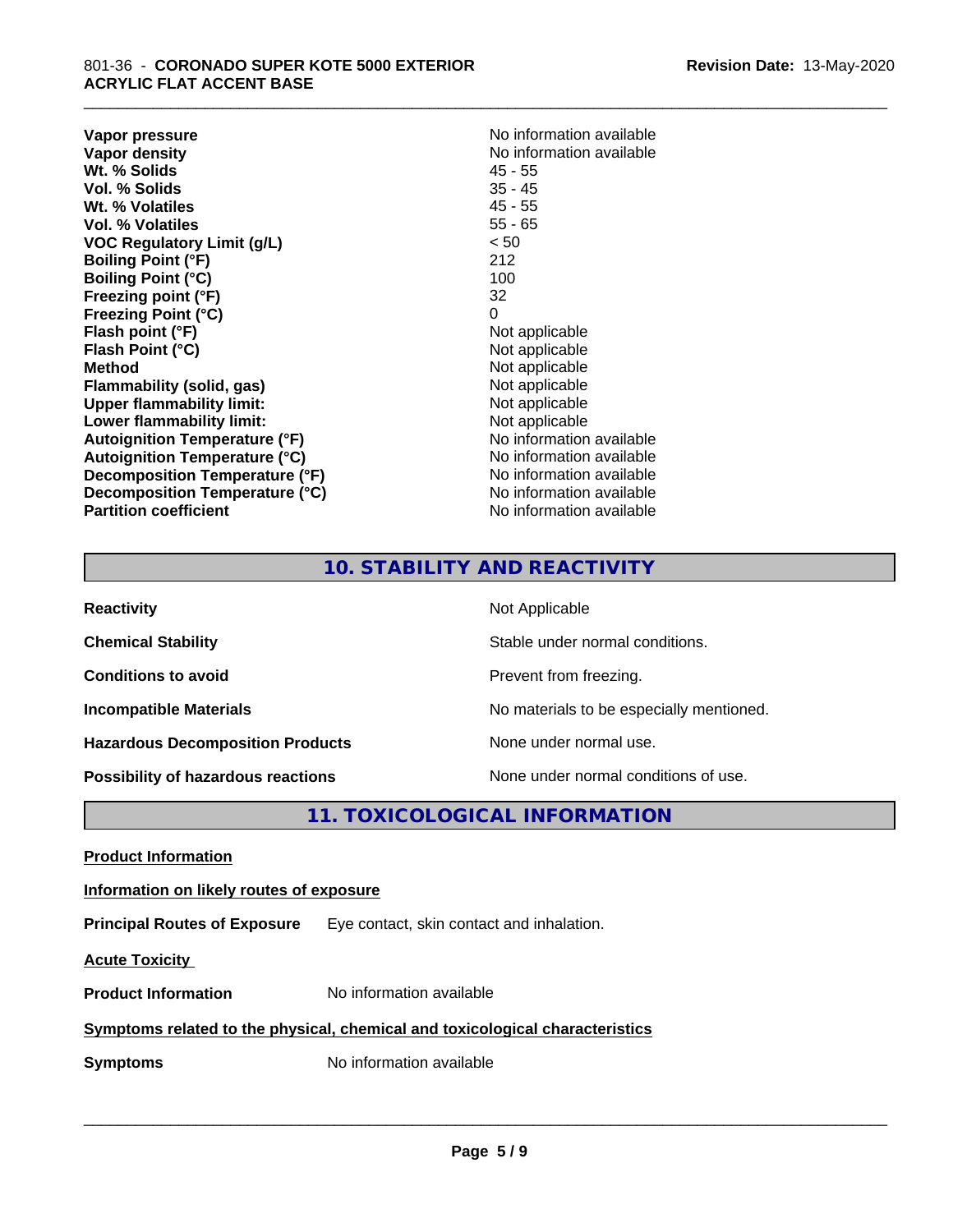#### **Delayed and immediate effects as well as chronic effects from short and long-term exposure**

| Eye contact                     | May cause slight irritation.                                                      |
|---------------------------------|-----------------------------------------------------------------------------------|
| <b>Skin contact</b>             | Substance may cause slight skin irritation. Prolonged or repeated contact may dry |
|                                 | skin and cause irritation.                                                        |
| <b>Inhalation</b>               | May cause irritation of respiratory tract.                                        |
| Ingestion                       | Ingestion may cause gastrointestinal irritation, nausea, vomiting and diarrhea.   |
| <b>Sensitization</b>            | No information available                                                          |
| <b>Neurological Effects</b>     | No information available.                                                         |
| <b>Mutagenic Effects</b>        | Suspected of causing genetic defects.                                             |
| <b>Reproductive Effects</b>     | May damage fertility or the unborn child.                                         |
| <b>Developmental Effects</b>    | No information available.                                                         |
| Target organ effects            | No information available.                                                         |
| <b>STOT - single exposure</b>   | No information available.                                                         |
| <b>STOT - repeated exposure</b> | No information available.                                                         |
| Other adverse effects           | No information available.                                                         |
| <b>Aspiration Hazard</b>        | No information available                                                          |

# **Numerical measures of toxicity**

**The following values are calculated based on chapter 3.1 of the GHS document**

| ATEmix (oral)          | 1488806 mg/kg |  |
|------------------------|---------------|--|
| <b>ATEmix (dermal)</b> | 1547085 mg/kg |  |

### **Component Information**

| Chemical name                       | Oral LD50            | Dermal LD50                         | Inhalation LC50 |
|-------------------------------------|----------------------|-------------------------------------|-----------------|
| Propylene glycol                    | $= 20$ g/kg (Rat)    | $= 20800$ mg/kg (Rabbit)            |                 |
| 57-55-6                             |                      |                                     |                 |
| Sodium C14-C16 olefin sulfonate     | $= 2220$ mg/kg (Rat) | $> 740$ mg/kg (Rabbit)              |                 |
| 68439-57-6                          |                      |                                     |                 |
| Carbamic acid,                      | $>$ 5050 mg/kg (Rat) | $> 10000$ mg/kg (Rabbit) = 2 g/kg ( |                 |
| 1H-benzimidazol-2-yl-, methyl ester | $= 6400$ mg/kg (Rat) | $Rat$ = 8500 mg/kg (Rabbit)         |                 |
| 10605-21-7                          |                      |                                     |                 |

# **Chronic Toxicity**

### **Carcinogenicity**

*There are no known carcinogenic chemicals in this product above reportable levels.*

**12. ECOLOGICAL INFORMATION**

# **Ecotoxicity Effects**

The environmental impact of this product has not been fully investigated.

### **Product Information**

# **Acute Toxicity to Fish**

No information available

### **Acute Toxicity to Aquatic Invertebrates**

No information available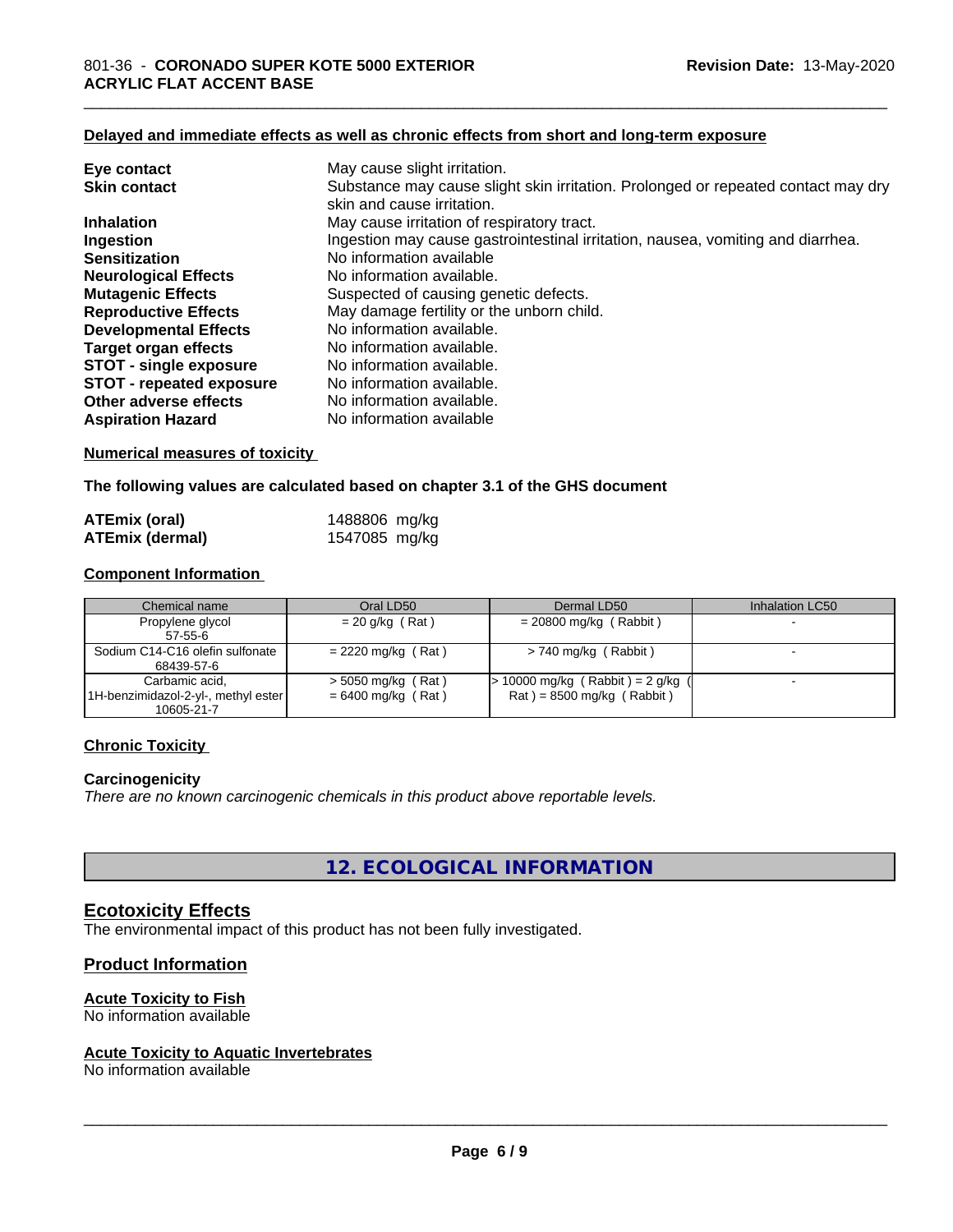\_\_\_\_\_\_\_\_\_\_\_\_\_\_\_\_\_\_\_\_\_\_\_\_\_\_\_\_\_\_\_\_\_\_\_\_\_\_\_\_\_\_\_\_\_\_\_\_\_\_\_\_\_\_\_\_\_\_\_\_\_\_\_\_\_\_\_\_\_\_\_\_\_\_\_\_\_\_\_\_\_\_\_\_\_\_\_\_\_\_\_\_\_

# **Acute Toxicity to Aquatic Plants**

No information available

# **Persistence / Degradability**

No information available.

# **Bioaccumulation**

No information available.

# **Mobility in Environmental Media**

No information available.

# **Ozone**

No information available

# **Component Information**

# **Acute Toxicity to Fish**

Propylene glycol LC50: 710 mg/L (Fathead Minnow - 96 hr.) Carbamic acid, 1H-benzimidazol-2-yl-, methyl ester LC50: 1.5 mg/L (Rainbow Trout - 96 hr.)

# **Acute Toxicity to Aquatic Invertebrates**

Propylene glycol EC50: > 10000 mg/L (Daphnia magna - 24 hr.) Carbamic acid, 1H-benzimidazol-2-yl-, methyl ester LC50: 0.22 mg/L (water flea - 48 hr.)

# **Acute Toxicity to Aquatic Plants**

No information available

|                              | 13. DISPOSAL CONSIDERATIONS                                                                                                                                                                                               |
|------------------------------|---------------------------------------------------------------------------------------------------------------------------------------------------------------------------------------------------------------------------|
| <b>Waste Disposal Method</b> | Dispose of in accordance with federal, state, and local regulations. Local<br>requirements may vary, consult your sanitation department or state-designated<br>environmental protection agency for more disposal options. |
|                              | 14. TRANSPORT INFORMATION                                                                                                                                                                                                 |
| <b>DOT</b>                   | Not regulated                                                                                                                                                                                                             |
| <b>ICAO/IATA</b>             | Not regulated                                                                                                                                                                                                             |
| <b>IMDG/IMO</b>              | Not regulated                                                                                                                                                                                                             |
|                              | <b>15. REGULATORY INFORMATION</b>                                                                                                                                                                                         |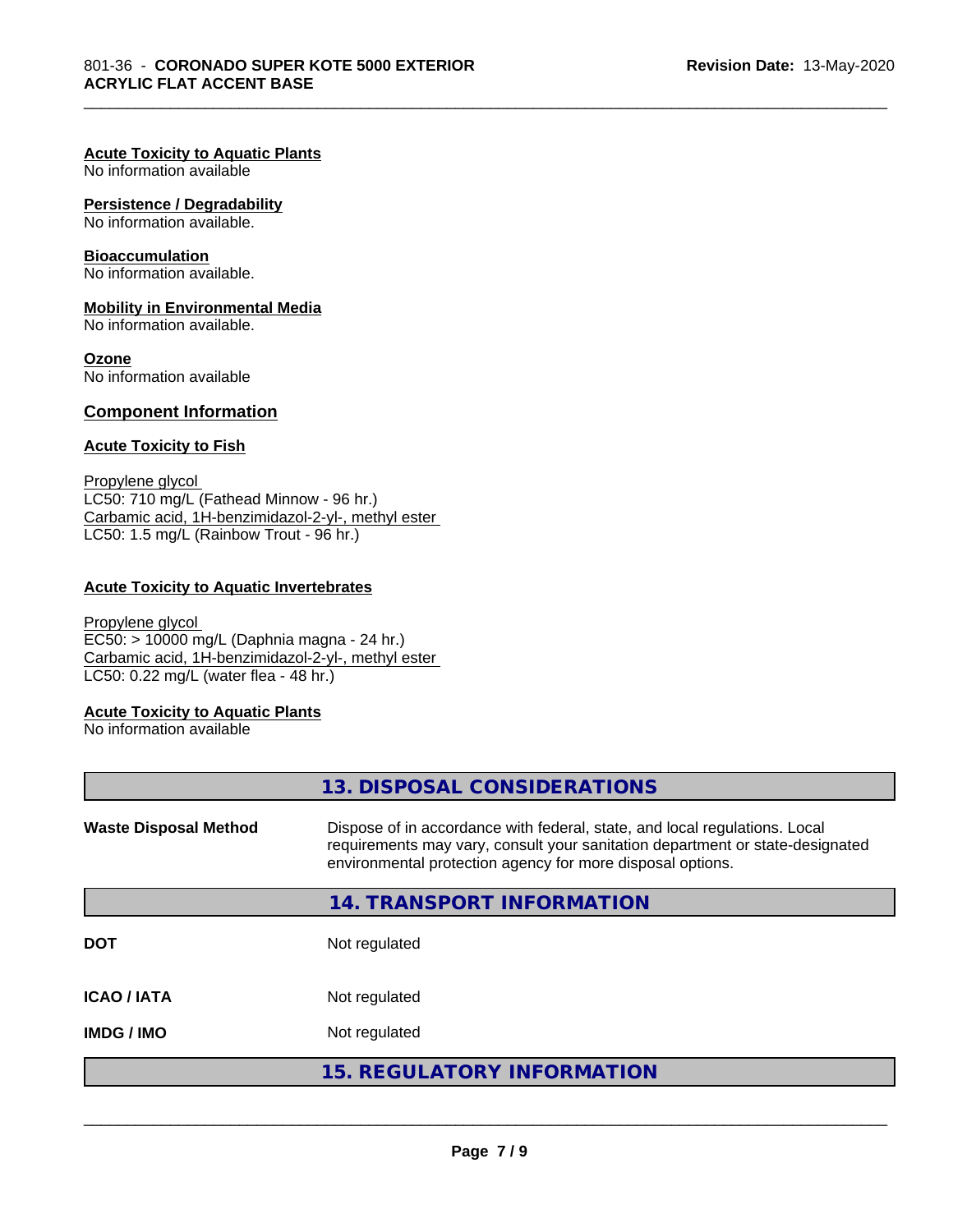# **International Inventories**

| <b>TSCA: United States</b> | Yes - All components are listed or exempt. |
|----------------------------|--------------------------------------------|
| <b>DSL: Canada</b>         | Yes - All components are listed or exempt. |

# **Federal Regulations**

#### **SARA 311/312 hazardous categorization**

| Acute health hazard               | N٥  |
|-----------------------------------|-----|
| Chronic Health Hazard             | Yes |
| Fire hazard                       | N٥  |
| Sudden release of pressure hazard | N٥  |
| Reactive Hazard                   | N٥  |

#### **SARA 313**

Section 313 of Title III of the Superfund Amendments and Reauthorization Act of 1986 (SARA). This product contains a chemical or chemicals which are subject to the reporting requirements of the Act and Title 40 of the Code of Federal Regulations, Part 372:

\_\_\_\_\_\_\_\_\_\_\_\_\_\_\_\_\_\_\_\_\_\_\_\_\_\_\_\_\_\_\_\_\_\_\_\_\_\_\_\_\_\_\_\_\_\_\_\_\_\_\_\_\_\_\_\_\_\_\_\_\_\_\_\_\_\_\_\_\_\_\_\_\_\_\_\_\_\_\_\_\_\_\_\_\_\_\_\_\_\_\_\_\_

*None*

# **Clean Air Act,Section 112 Hazardous Air Pollutants (HAPs) (see 40 CFR 61)**

This product contains the following HAPs:

*None*

# **US State Regulations**

# **California Proposition 65**

**AVIMARNING:** Cancer and Reproductive Harm– www.P65warnings.ca.gov

### **State Right-to-Know**

| <b>Chemical name</b>                  | <b>Massachusetts</b> | <b>New Jersey</b> | Pennsylvania |
|---------------------------------------|----------------------|-------------------|--------------|
| Propylene glycol                      |                      |                   |              |
| Carbamic acid, 1H-benzimidazol-2-yl-, |                      |                   |              |
| methyl ester                          |                      |                   |              |

#### **Legend**

X - Listed

# **16. OTHER INFORMATION**

**HMIS** - **Health:** 2\* **Flammability:** 0 **Reactivity:** 0 **PPE:** -

 $\overline{\phantom{a}}$  ,  $\overline{\phantom{a}}$  ,  $\overline{\phantom{a}}$  ,  $\overline{\phantom{a}}$  ,  $\overline{\phantom{a}}$  ,  $\overline{\phantom{a}}$  ,  $\overline{\phantom{a}}$  ,  $\overline{\phantom{a}}$  ,  $\overline{\phantom{a}}$  ,  $\overline{\phantom{a}}$  ,  $\overline{\phantom{a}}$  ,  $\overline{\phantom{a}}$  ,  $\overline{\phantom{a}}$  ,  $\overline{\phantom{a}}$  ,  $\overline{\phantom{a}}$  ,  $\overline{\phantom{a}}$ 

**HMIS Legend**